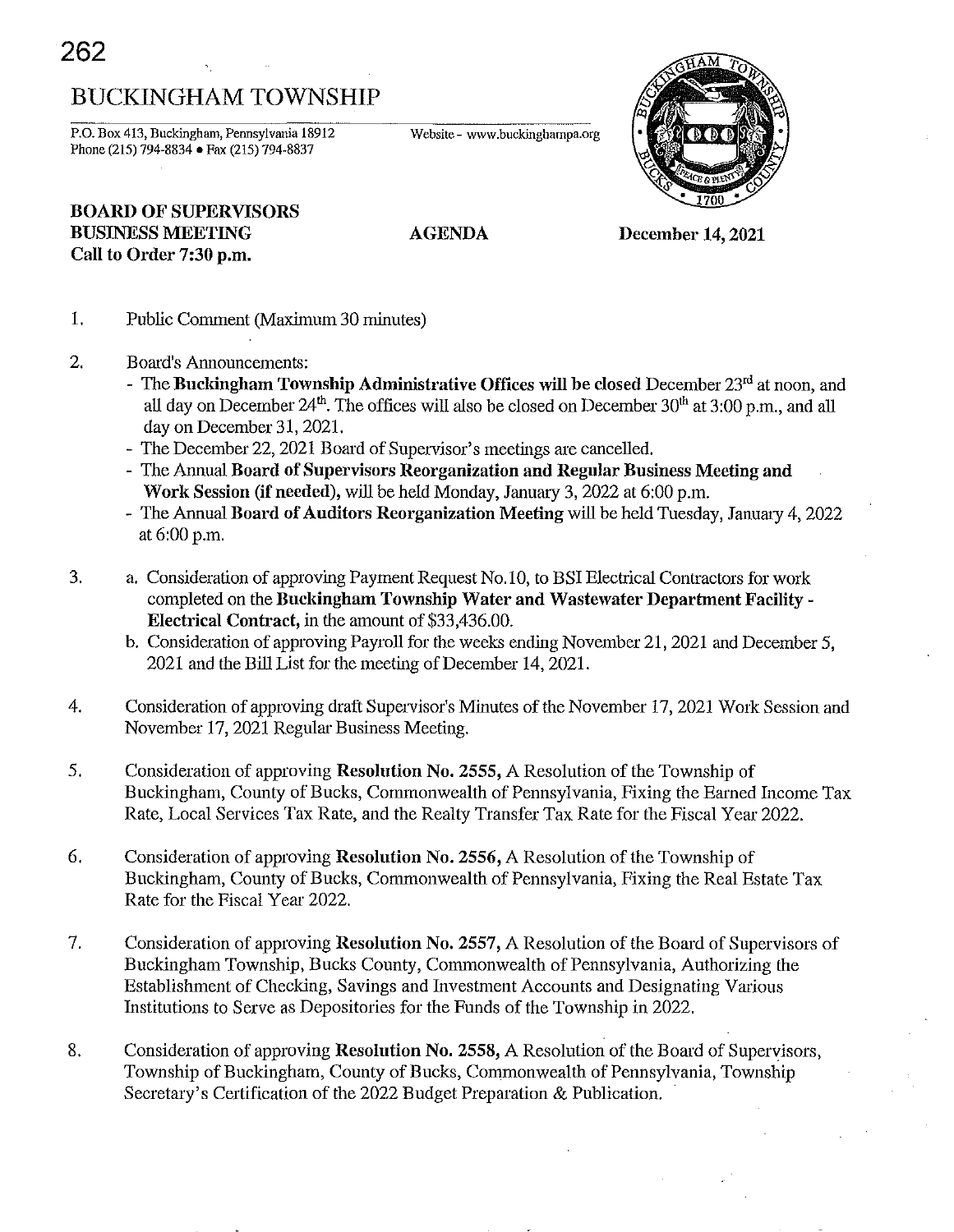- 9. Consideration of approving Resolution No. 2559, A Resolution of the Township of Buckingham in the County of Bucks, Commonwealth of Pennsylvania, Appropriating Specific Sums Estimated to be Required for the Specific Purposes of the Municipal Government, Hereinafter Set Forth, During the Year 2022 and Adopting the Annual Budget Reflecting These Amounts.
- $\overline{\mathbf{\omega}}$ CO o င္ကာ 10. Consideration of approving Resolution No. 2560, A Resolution of the Board of Supervisors of Buckingham Township, Bucks County, Pennsylvania, Electing to Reduce the Member Contributions to the Police Pension Plan Administered by the Pennsylvania Municipal Retirement System (PMRS) to Four Percent (4%) from the PMRS Police Pension Plan Five Percent for the Year 2022.
	- 11. Consideration of approving Resolution No. 2561, A Resolution of the Board of Supervisors of Buckingham Township, Bucks County, Pennsylvania, for the Purpose of Amending the 2021 Budget.
	- 12. Consideration of accepting the Developer's Request to Extend the date by which the improvements are to be completed as set forth in the Residential Development Agreement of December 17, 2022, covering "Pine Crest Farm, Lot 2", Township File SA 2010-03.
	- 13. Consideration of approving the Sugar Bottom Farms, LLC: (i) Stormwater Facility Development and Security Agreement; (ii) Grant of Easements; and (iii) Stormwater Controls and Best Management Practices Operation and Maintenance Agreement covering "Sugar Bottom Farms", TMP 06-017-061.
	- 14. Additional Business / Manager's Items:

- Consideration of awarding the Cold Spring Wastewater System Upgrades General Contract BT-21-04 Bid to GS Developers of Doylestown, PA in the amount of \$939,970.00 with the approved allowance, if needed, of \$7,500.00.

- Consideration of awarding the Cold Spring Wastewater System Upgrades Electrical Contract BT-21-05 Bid to GS Developers of Doylestown, PA in the amount of \$447,970.00.

- Consideration of agreeing to participate in the Settlement Agreements related to the Opioid crisis.

- Consideration of accepting the offer of an Extension of the allowable review time under the provisions of the PA Municipalities Planning Code to July 1, 2022, for the "McKee" Development", Township File SA 2020-01.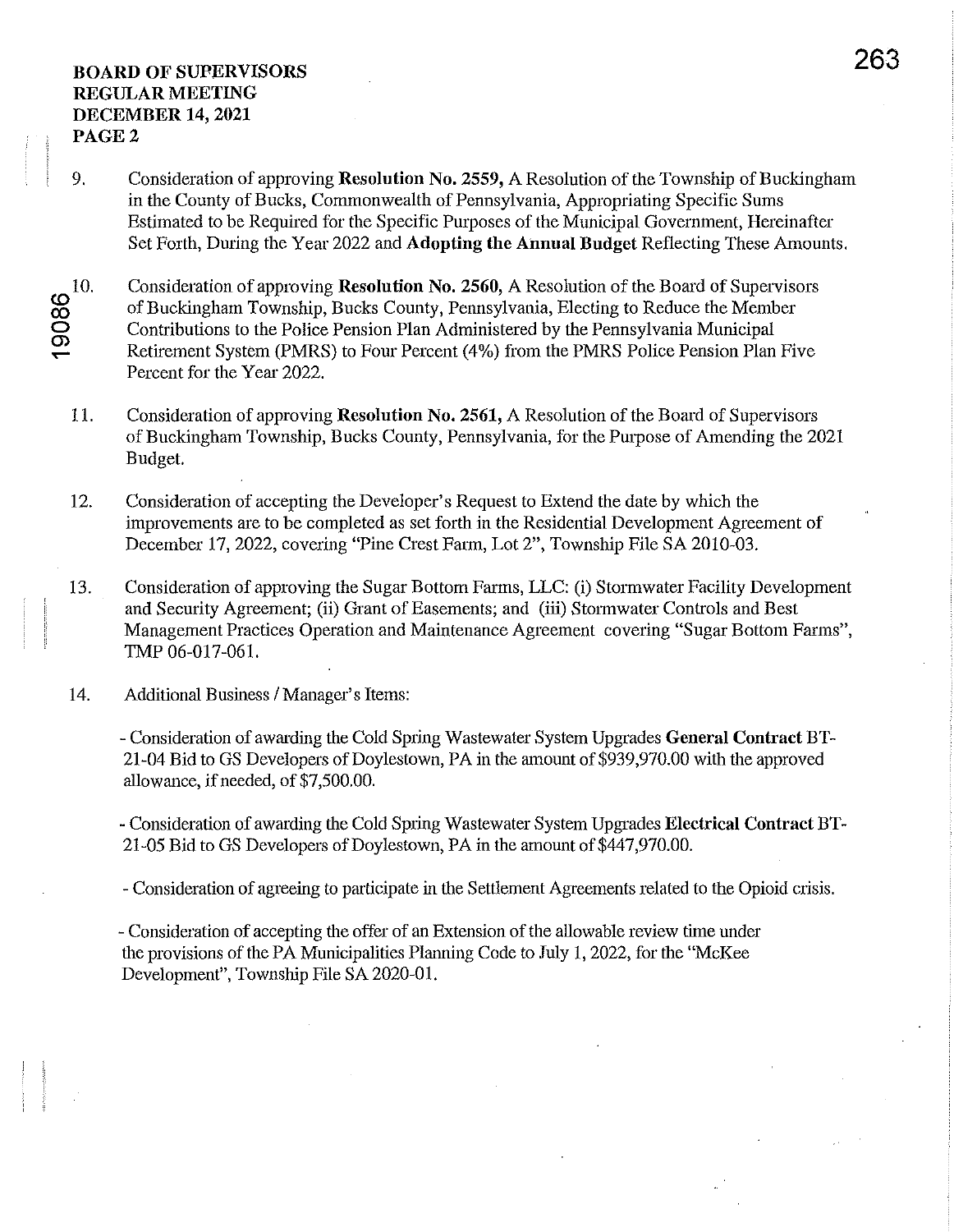#### Buckingham Township Board of Supervisors Meeting Minutes

The regular meeting of the Buckingham Township Board of Supervisors was held December 14, 2021 in the Township Building, 4613 Hughesian Drive, Buckingham, Pennsylvania.

| Present:               | Jon Forest              | Chairman                                |
|------------------------|-------------------------|-----------------------------------------|
|                        | Paul Calderaio          | Vice-Chairman                           |
|                        | Maggie Rash             | Member                                  |
|                        | Dana S. Cozza           | Township Manager                        |
|                        | Daniel Gray             | Township Engineer                       |
|                        | Craig A. Smith, Esquire | Township Solicitor                      |
| Not Present: Tom Kelso |                         | Township Water/Wastewater Consultant    |
|                        | Luke Rosanova           | <b>Bucks County Planning Commission</b> |

*Mr. Forest called the regular meeting to order at 7:30 p.m.* 

#### PUBLIC COMMENT

Mr. Kevin Keefe, Landisville Road, Buckingham Township, was present along with several neighbors, to discuss safety concerns regarding the speed of motorists on Landisville Road, between Route 413 and Burnt House Hill Road. He described Landisville Road as a reasonably narrow residential street, with houses on both sides of varying density along the road; having three larger neighborhoods that feed from the road; accessing a baseball field used for Little League, and a destination park for dog training, resident exercise, cycling and walking. Mr. Keefe said the road is posted at 40mph, and is used as a bypass by motorists travelling northbound on Route 413 to Bergstrom Road in order to avoid traffic signals. He said the residents are not trying to reduce traffic, but are requesting to lower the speed limit for safety reasons.

Mr. Keefe said the residents proposed the following options: 1) reduce the speed limit from 40mph to 35mph; 2) install a 3-way Stop at Burnt House Hill and Landisville Road to slow traffic down and lessen confusion; 3) install a 3-way Stop at Bergstrom and Landisville Road to improve safety in the area of the ballfield and to lower the speed of traffic; and 4) install speed humps, or permanent flashing warning signs.

Mr. Keefe said the group met with the Chief of Police who since the meeting put the flashing speed sign along the road and added police presence. Mrs. Cozza said she was present at that meeting on December 2nd, and all of these items were discussed. Mrs. Cozza said she had reached out to Plumstead Township as Landisville Road is the dividing line between the two Townships, and will schedule a meeting in January with them. She cautioned the group that to change the speed limit a speed study is required and depending on the study's results, their risk is the speed limit could go up as it is based on the 85<sup>th</sup> percentile speed traveled on the road. She said the public works director was also looking into the possibility of painting a double line on the road for no passing.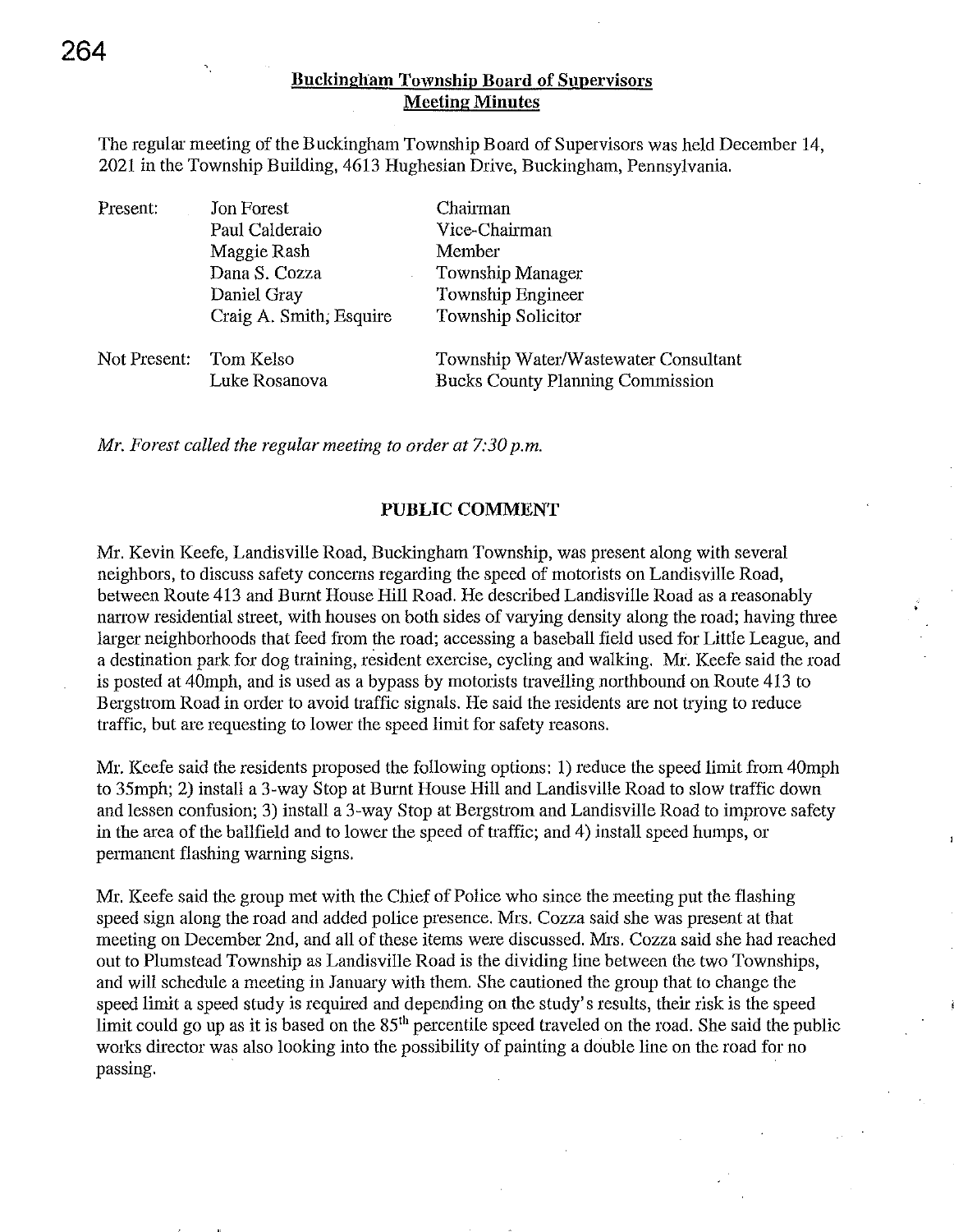#### BOARD'S ANNOUNCEMENTS

Mr. Forest made the following announcements:

- The Buckingham Township Administrative Offices will be closed December 23<sup>rd</sup> at noon, and all day on December  $24<sup>th</sup>$ . The offices will also be closed on December  $30<sup>th</sup>$  at  $3:00$  p.m., and all day on December 31,2021.
- The December 22, 2021 Board of Supervisor's meetings are cancelled.
- The Annual Board of Supervisors Reorganization and Regular Business Meeting and Work Session (if needed), will be held Monday, January 3, 2022 at 5:00 p.m.
- The Annual Board of Auditors Reorganization Meeting will be held Tuesday, January 4,2022 at 6:00 p.m.

Mrs. Rash expressed her gratitude to the residents of Buckingham Township for their courtesy towards her while campaigning for the November election, and also to her opponent who had the graciousness to congratulate her the next day.

# REQUESTS FOR PAYMENT, PAYROLL and BILL LIST

Consideration of approving Payment Request No. 10, to BSI Electrical Contractors for work completed on the Buckingham Township Water and Wastewater Department Facility - Electrical Contract, in the amount of \$33,436.00.

*Mr. Forest made a motion, seconded by Mrs. Rash, to approve Payment Request No.1* 0, *to BS1 Electrical Contractors for work completed on the Buckingham Township Water and Wastewater Department Facility* - *Electrical Contract, in the amount of \$33,436.00. The motion carried unanimously.* 

# Consideration of approving Payroll for the weeks ending November 21, 2021 and December 5, 2021 and the Bill List for the meeting of December 14, 2021.

*Mr. Forest made a motion, seconded by Mrs. Rash, to approve Payroll for the weeks ending November 21,2021 and December 5,2021 and the Bill Listfor the meeting of December 14,2021. in the total amount of* \$649,784.22. *The motion carried unanimously.* 

#### MINUTES

# Consideration of approving, as most recently presented the draft Supervisor's Minutes of the November 17, 2021 Work Session and November 17, 2021 Regular Busiuess Meetiug.

*Mr. Forest made a motion, seconded by Mrs. Rash, to approve the most recently presented draft Supervisor's Minutes of the November 17,2021 Work Session and the November* 17, *2021 Regular Business Meeting. The motion carried unanimously.* 

9086  $\tilde{}$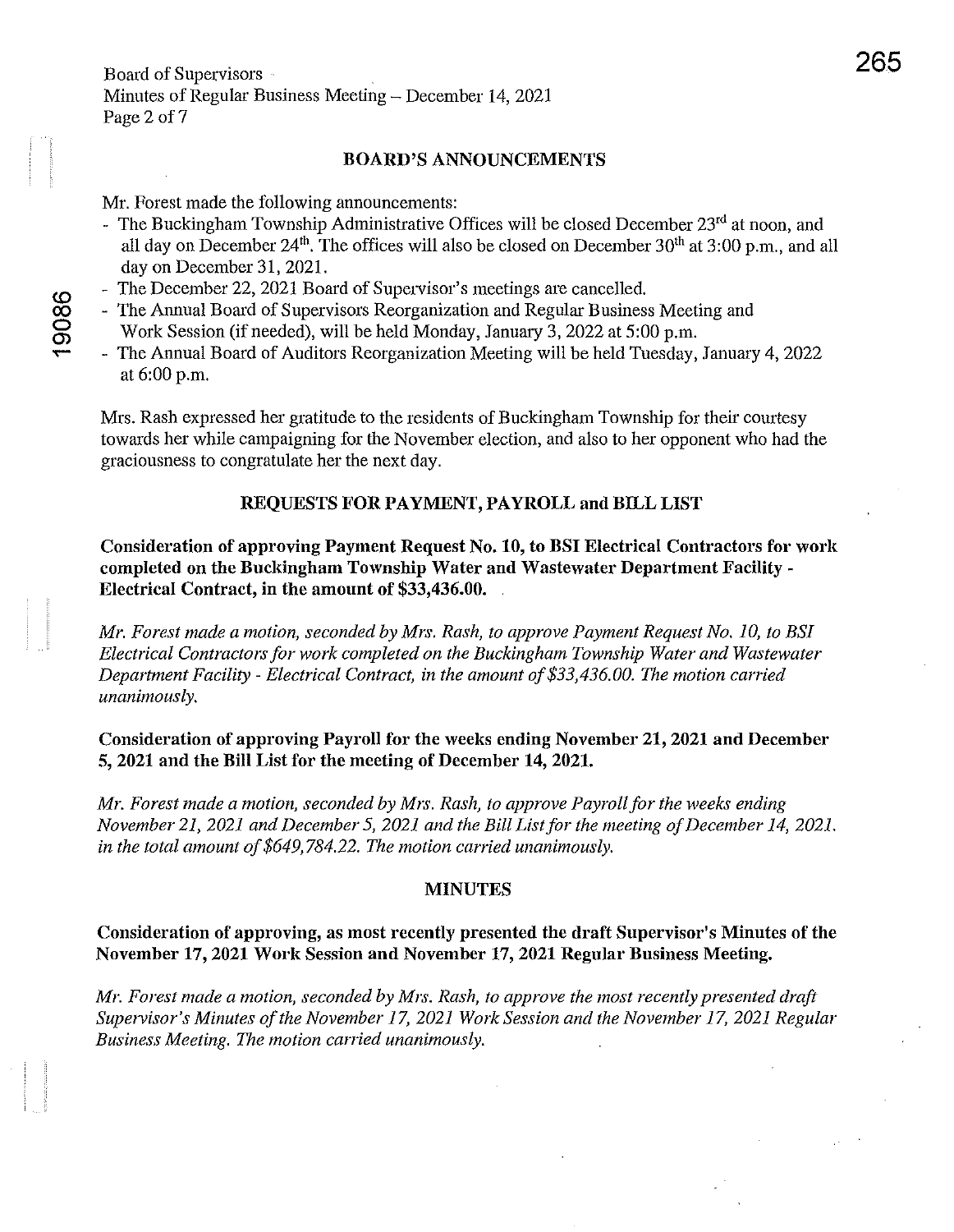$266$   $_{\text{board of Supervisors}}$ . Minutes of Regular Business Meeting  $-$  December 14, 2021 Page 3 of 7

#### BUSINESS

Consideration of approving Resolution No. 2555, A Resolution of the Township of Buckingham, County of Bucks, Commonwealth of Pennsylvania, Fixing the Earned Income Tax Rate, Local Services Tax Rate, and the Realty Transfer Tax Rate for the Fiscal Year 2022.

*Mr. Forest made a motion, seconded by Mrs. Rash, to approve Resolution No. 2555, A Resolution of the Township of Buckingham, County of Bucks, Commonwealth of Pennsylvania, Fixing the Earned Income Tax Rate, Local Services Tax Rate, and the Realty Transfer Tax Rate for the Fiscal Year 2022. The motion carried unanimously.* 

Consideration of approving Resolution No. 2556, A Resolution of the Township of Buckingham, County of Bucks, Commonwealth of Pennsylvania, Fixing the Real Estate Tax Rate for the Fiscal Year 2022.

*Mr. Forest made a motion, seconded by Mrs. Rash, to approve Resolution No.* 2556, *A Resolution of the Township of Buckingham, County of Bucks, Commonwealth of Pennsylvania, Fixing the Real Estate Tax Ratefor the Fiscal Year 2022. The motion carried unanimously.* 

Consideration of approving Resolntion No. 2557, A Resolntion of the Board of Supervisors of Buckingham Township, Bncks County, Commonwealth of Pennsylvania, Authorizing the Establishment of Checking, Savings and Investment Accounts and Designating Various Institutions to Serve as Depositories for the Funds of the Township in 2022.

*Mr. Forest made a motion, seconded by Mrs. Rash, to approve Resolution No.* 2557, *A Resolution of the Board of Supervisors of Buckingham Township, Bucks County, Commonwealth of Pennsylvania, Authorizing the Establishment of Checking, Savings and Investment Accounts and*  Designating Various Institutions to Serve as Depositories for the Funds of the Township in 2022. *The motion carried unanimously.* 

Consideration of approving Resolution No. 2558, A Resolution of the Board of Supervisors, Township of Buckingham, County of Bucks, Commonwealth of Pennsylvania, accepting the Township Secretary's Certification of the 2022 Budget Preparation & Publication.

*Mr. Forest made a motion, seconded by Mrs. Rash, to approve Resolution No.* 2558, *A Resolution of the Board of Supervisors, Township of Buckingham, County of Bucks, Commonwealth of Pennsylvania, accepting the Township Secrefmy's Certification of the 2022 Budget Preparation* & *Publication.* 

*The motion carried unanimously.* 

Consideration of approving Resolution No. 2559, A Resolution of the Township of Buckingham in the County of Bucks, Commonwealth of Pennsylvania, Appropriating Specific Sums Estimated to be Required for the Specific Purposes of the Municipal Government, Therein Set Forth, During the Year 2022 and Adopting the Annual Budget Reflecting These Amounts. .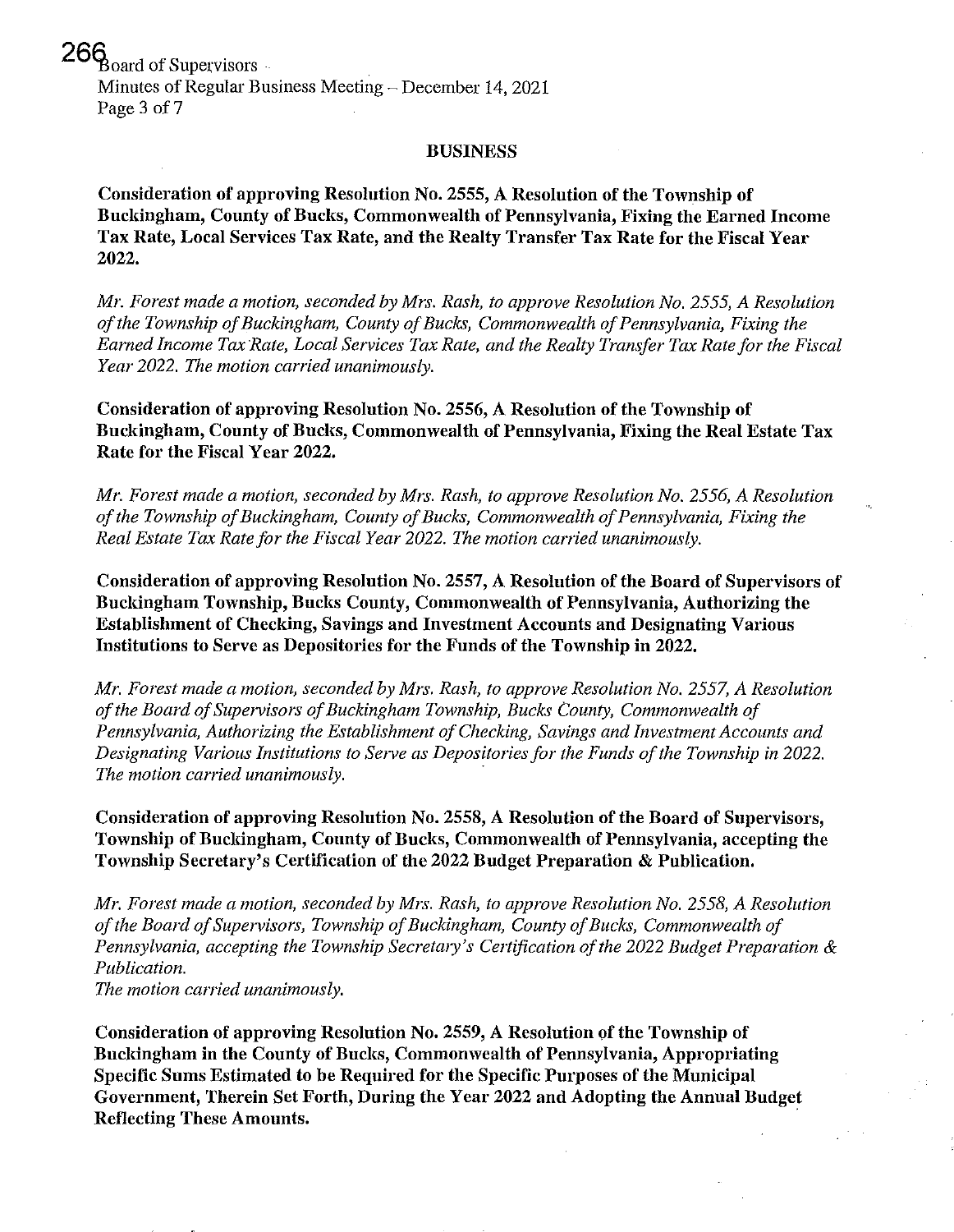Board of Supervisors Minutes of Regular Business Meeting – December 14, 2021 Page 4 of 7

*Mr. Forest made a motion, seconded by Mrs. Rash, to approve Resolution No. 2559, A Resolution of the Township of Buckingham in the County of Bucks, Commonwealth of Pennsylvania,*  Appropriating Specific Sums Estimated to be Required for the Specific Purposes of the Municipal *Government, therein Set Forth, During the Year 2022 and Adopting the Annual Budget Reflecting These Amounts. The motion carried unanimously.* 

Consideration of approving Resolution No. 2560, A Resolution of the Board of Supervisors of Buckingham Township, Bucks County, Pennsylvania, Electing to Reduce the Member Contributions to the Police Pension Plan Administered by the Pennsylvania Municipal Retirement System (PMRS) to Four Percent (4%) from the PMRS Police Pension Plan Five Percent rate for the Year 2022.

*Mr. Forest made a motion, seconded by Mrs. Rash, to approve Resolution No. 2560, A Resolution of the Board of Supervisors of Buckingham Township, Bucks County, Pennsylvania, Electing to Reduce the Member Contributions to the Police Pension Plan Administered by the Pennsylvania Municipal Retirement System (PMRS) to Four Percent* (4%) *from the PMRS Police Pension Plan rate of Five Percent for the Year 2022. The motion carried unanimously.* 

Consideration of approving Resolution No. 2561, A Resolution of the Board of Supervisors of Buckingham Township, Bucks County, Pennsylvania, for the Purpose of Amending the 2021 Budget.

*Mr. Forest made a motion, seconded by Mrs. Rash, to approve Resolution No.* 2561, A *Resolution of the Board of Supervisors of Buckingham Township, Bucks County, Pennsylvania, Amending the 2021 Budget. The motion carried unanimously.* 

Consideration of accepting the Developer's Request to Extend the date by which the improvements are to be completed as set forth in the Residential Development Agreement covering "Pine Crest Farm, Lot 2", Township File SA 2010-03 to December 17, 2022.

Mrs. Cozza explained the "Pine Crest Farm, Lot 2" project has been completed, and should be ready for a final release of escrow during the Board's January 3, 2022 business meeting. She said the developer had submitted a request to waive the Maintenance Period and Bond that is required by the Residential Development Agreement. Mr. Gray confirmed the project is complete and the improvements have been functional for the past six years.

*Mr. Forest made a motion, seconded by Mrs. Rash, to: (i) to Extend the date by which the improvements are to be completedfor "Pine Crest Fan!!, Lot* 2", *Township File* SA *2010-03 to December* 17, *2022; and (ii) to waive the Maintenance Period and Bond required by the Residential Development Agreement. The motion carried unanimously.* 

Consideration of approving the Sugar Bottom Farms, LLC: (i) Stormwater Facility Development and Security Agreement; (ii) Grant of Easements; and (iii) Stormwater Controls and Best Management Practices Operation and Maintenance Agreement covering "Sugar Bottom Farms", TMP 06-017-061.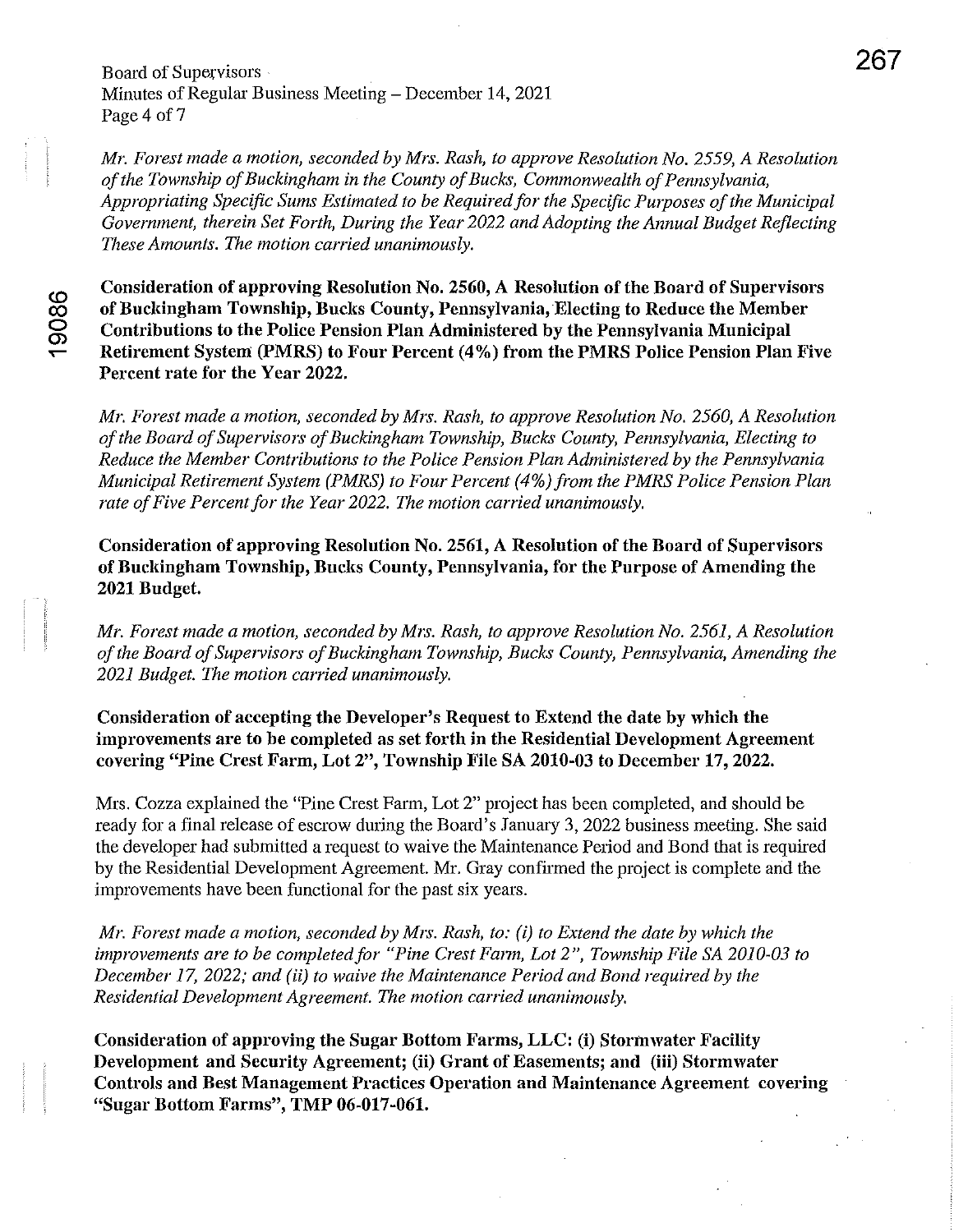$268$ <sub>board</sub> of Supervisors Minutes of Regular Business Meeting – December 14, 2021 Page 5 of 7

*Mr. Forest made a motion, seconded by Mrs. Rash, to approve the Sugar Bottom Farms, LLC: (i) Stormwater Facility Development and Security Agreement; (ii) Grant of Easements; and* (iii) *St01mwater Controls and Best Management Practices Operation and Maintenance Agreement covering "Sugar Bottom Farms", TMP 06-017-061. The motion carried unanimously.* 

#### ADDITIONAL BUSINESS / MANAGER'S ITEMS

Mr. Smith advised the Board in order to follow the Sunshine Law as revised in August, any additional items which were not posted on the 24-hour advance agenda, may be added to the agenda by majority vote, after first stating the reason for the change. He said in addition, the amended agenda must be posted on the township's website and at the township office by the first business day following the meeting at which the agenda was changed. Mr. Smith clarified if items are *de minimis* in nature, do not spend funds, and do not require a contract or agreement, they may be added without formally amending the agenda and posting an amended agenda after the meeting.

*Mr. Forst made a motion, seconded by Mrs. Rash, to add the following four items to the agenda under "Additional Business* / *Manager's Items":* 

*Consideration of awarding the Cold Spring Wastewater System Upgrades General Contract BT-21- 04 Bid to* GS *Developers of Doylestown, PA in the amount of \$939,970.00 with the approved allowance, ifneeded, of\$7,500.00.* 

*Consideration of awarding the Cold Spring Wastewater System Upgrades Electrical Contract BT-21-05 Bid to* GS *Developers of Doylestown, PA in the amount of \$447,970.00. Mrs. Cozza explained the Cold Spring Wastewater System Upgrade Bids were recently opened and the bids were not reviewed in time to be posted on the 24-hour advance agenda.* 

*Consideration of agreeing td participate in the Settlement Agreements related to the Opioid crisis.* 

*Mr. Smith explained this item was just brought to his attention yesterday afternoon, but not in time to be posted on the advance agenda. He said there isn't time to act on the item before the next scheduled meeting so he requests it be added to this agenda.* 

*Consideration of accepting the offer of an Extension of the allowable review time under the provisions of the PA Municipalities Planning Code to July* 1, *2022,for the "McKee Development", Township File SA 2020-01.* 

*Mrs. Cozza said the offer of extension was not received until today, so was not available to post previously.* 

*The motion carried unanimously.* 

Consideration of awarding the Cold Spring Wastewater System Upgrades General Contract BT-21-04 Bid to GS Developers of Doylestown, PA in the amount of \$939,970.00 with the approved allowance, if needed, of \$7,500.00.

*Mr. Forest made a motion, seconded by Mrs. Rash, to award the Cold Spring Wastewater System Upgrades General Contract BT-21-04 Bid to* GS *Developers of Doylestown, PA in the amount of \$939,970.00 with the approved allowance, ifneeded, of \$7,500.00. Vie motion carried unanimously.*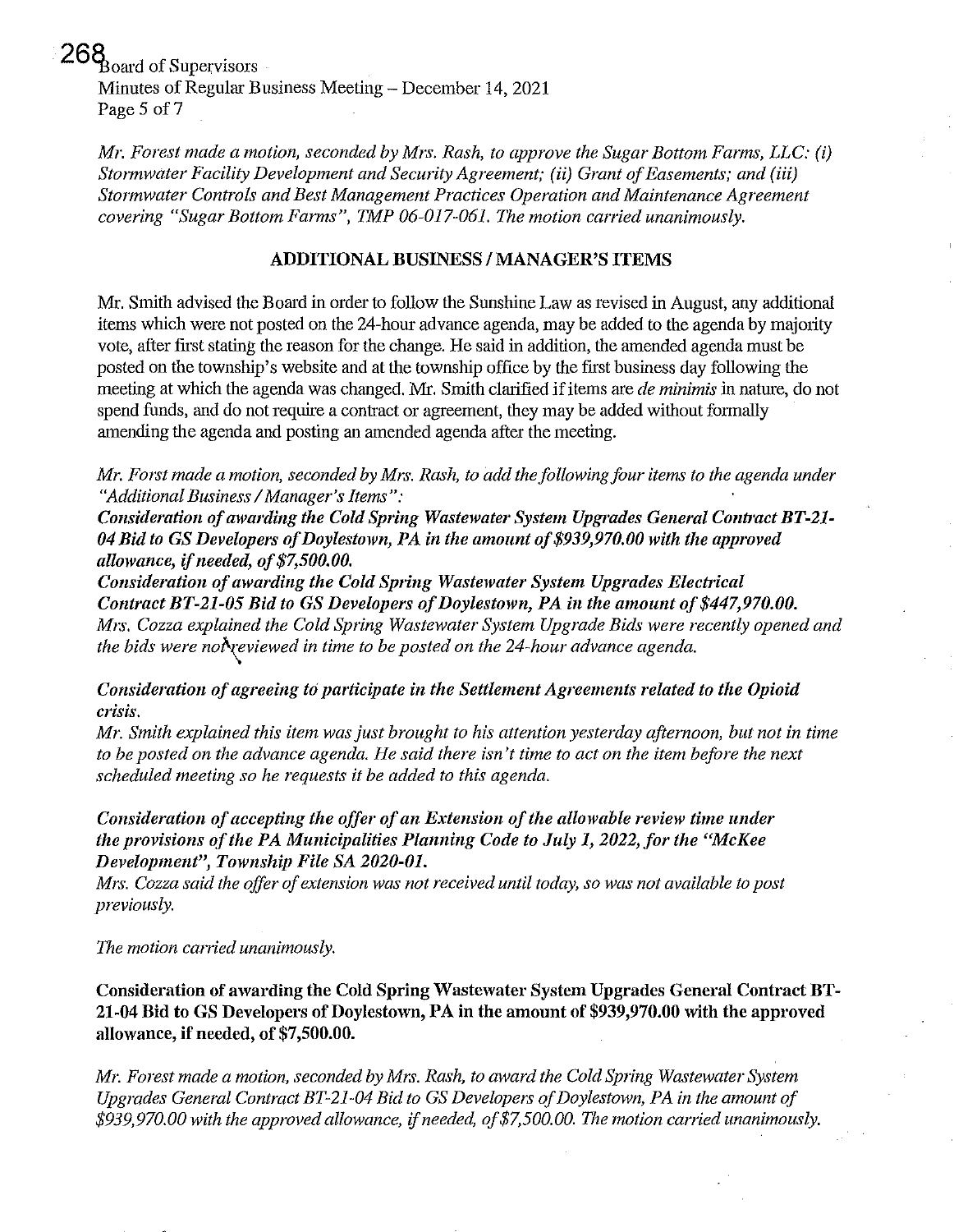# Consideration of awarding the Cold Spring Wastewater System Upgrades Electrical Contract BT- 21-05 Bid to GS Developers of Doylestown, PA in the amount of \$447,970.00.

*Mr. Forest made a motion, seconded by Mrs. Rash, to award the Cold Spring Wastewater System Upgrades Electrical Contract BT-21-05 Bid to* GS *Developers of Doylestown, PA in the amount of \$447,970.00. The motion carried unanimously.* 

Consideration of agreeing to participate in the Settlement Agreements related to the Opioid crisis.

*Mr. Forest made a motion, seconded by Mrs. Rash, to agree to participate in the Settlement Agreements related to the Opioid crisis.* 

Mr. Smith explained by participating in the Settlement Agreements, the township is giving up their right to sue the opiod manufacturers, but the county will receive a greater amount due to the township's participation which will be distributed accordingly throughout the county.

Mr. Smith advised that either the township manager or other appropriate official is authorized to sign the agreements.

*The motion carried unanimously.* 

Consideration of accepting the offer of an Extension of the allowable review time under the provisions of the PA Municipalities Planning Code to July 1, 2022, for the "McKee Development", Township File SA 2020-01.

*Mr. Forest made a motion, seconded by Mrs. Rash, to accept the offer of an Extension of the allowable review time under the provisions of the PA Municipalities Planning Code to July 1,*  2022, for the "McKee Development", Township File SA 2020-01. The motion carried *unanimously.* 

*Mr. Forest made a motion, seconded by Mrs. Rash to adjourn the meeting at 8:57 p.m. The motion carried unanimously.*